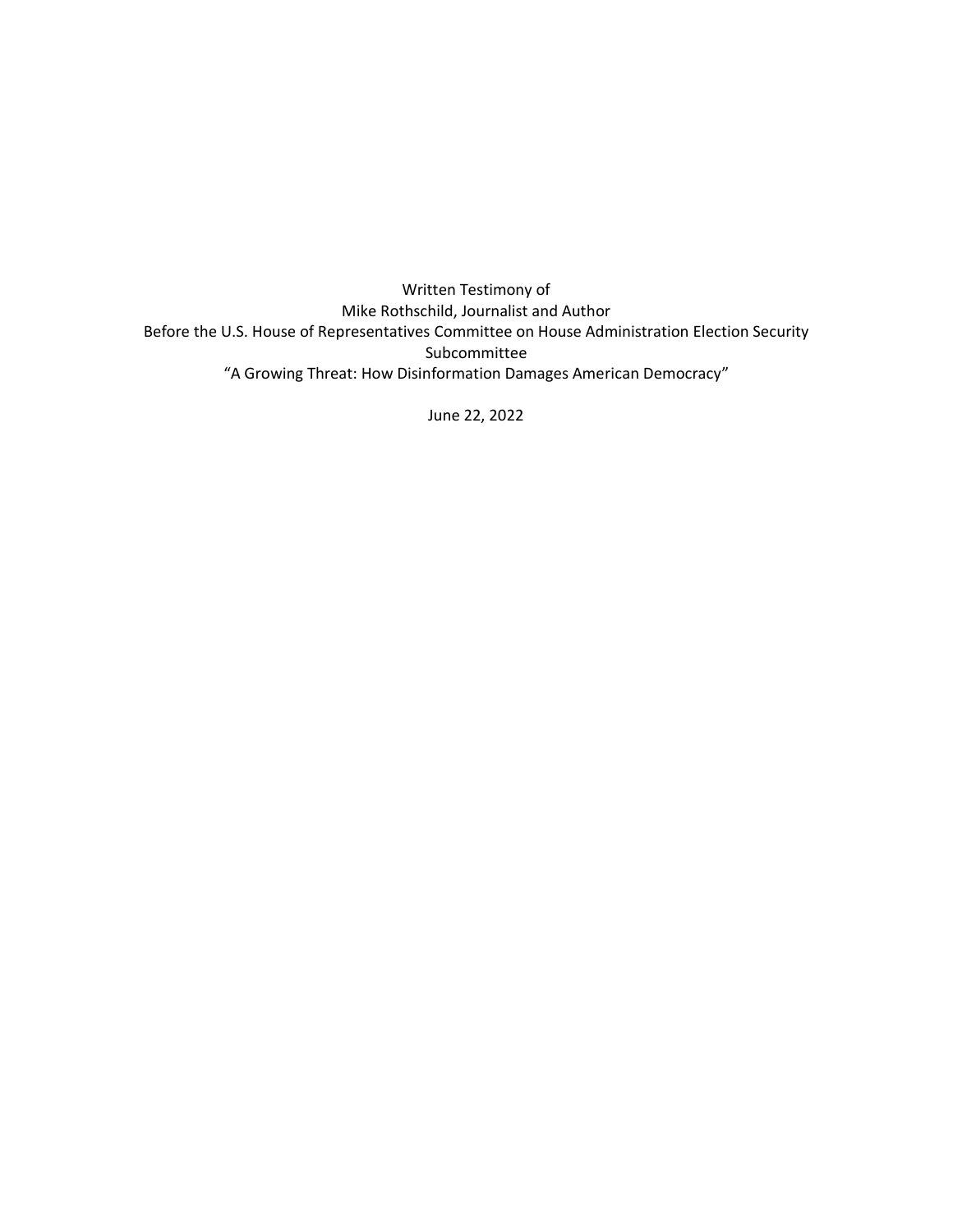Thank you to the Committee on House Administration for giving me the opportunity to submit testimony on the danger of disinformation in American elections, and the damage being done by conspiracy theories and those who promote them.

I am a journalist who has concentrated on researching and writing about conspiracy theories, hoaxes, and disinformation for the last decade. I am the author of two books, with a third in progress: "The World's Worst Conspiracies," "The Storm is Upon Us: How QAnon Became a Movement, Cult, and Conspiracy Theory of Everything," and the forthcoming "Jewish Space Lasers," on the 200-year history of conspiracy theories about the Rothschild banking family. As part of my work, I have given interviews or been featured by dozens of news outlets, including the Washington Post, CNN, the New York Times, NBC News, Vice, the Guardian, MSNBC, the New Yorker, Rolling Stone, the Daily Beast, the Financial Times, Politico, Bloomberg, Forbes, and many others. I have also given written testimony to the January 6<sup>th</sup> Select Committee on the role QAnon and its followers played in the leadup to that day.

As an expert in conspiracy theories and the effect of disinformation, I am honored to speak on the proliferation of these false claims, the damage they are doing to America's faith in free elections, and the emergence of a new class of political candidates who have openly spoken of refusing to certify future elections.

## **Introduction**

Human brains are hardwired to seek patterns in random chance, and order in chaos. We want explanations for why things are the way they are, why bad things happen to us, who's responsible, and what we can do about them. By nature, this means we are susceptible to being given incorrect or intentionally misleading answers – particularly if the questions we're asking don't have a satisfying answer. And sometimes, if we don't like the answer, we decide it's not true – giving rise to conspiracy theories. Over the past few years, these incorrect or misleading answers have been branded with the term "disinformation."

Conspiracy theories and disinformation, therefore, are not an invention of the internet age, didn't emerge from a Russian trolling lab, and aren't restricted to Americans of any political persuasion. Disinformation has been used by governments, rulers, and corporations for centuries to mislead people, cover up misdeeds, or in times of war to throw enemies off the track. And everyone is vulnerable to the right piece of false information or wishful thinking, if it hits them at the right time in the right way.

American elections have been subject to disinformation campaigns since pen was put to paper on a presidential ballot. They exploit conspiracy theories, biases, and rumors to send voters toward one camp and away from the other. Rumors swirled that Thomas Jefferson was elected thanks to the machinations of the Bavarian Illuminati, while the 1800's routinely saw accusations of vote stealing, hysteria over potential coups, panics against Freemasons and Catholics and Jews, and countless other perceived plots  $-$  all "backed up" by pamphlets, books, and magazine articles spreading disinformation and fantasy. <sup>1</sup>

But none of these historical moments saw the durability, mainstream acceptance, and lucrative industry all linked to what's become known as "the big lie" – the false claim that the 2020 election was

<sup>1</sup> Mark R. Cheathem, "Conspiracy Theories Abounded in 19th-Century American Politics," *Smithsonian Magazine*, April 11, 2019, [https://www.smithsonianmag.com/history/conspiracy-theories-abounded-19th-century-american](https://www.smithsonianmag.com/history/conspiracy-theories-abounded-19th-century-american-politics-180971940/)[politics-180971940/](https://www.smithsonianmag.com/history/conspiracy-theories-abounded-19th-century-american-politics-180971940/)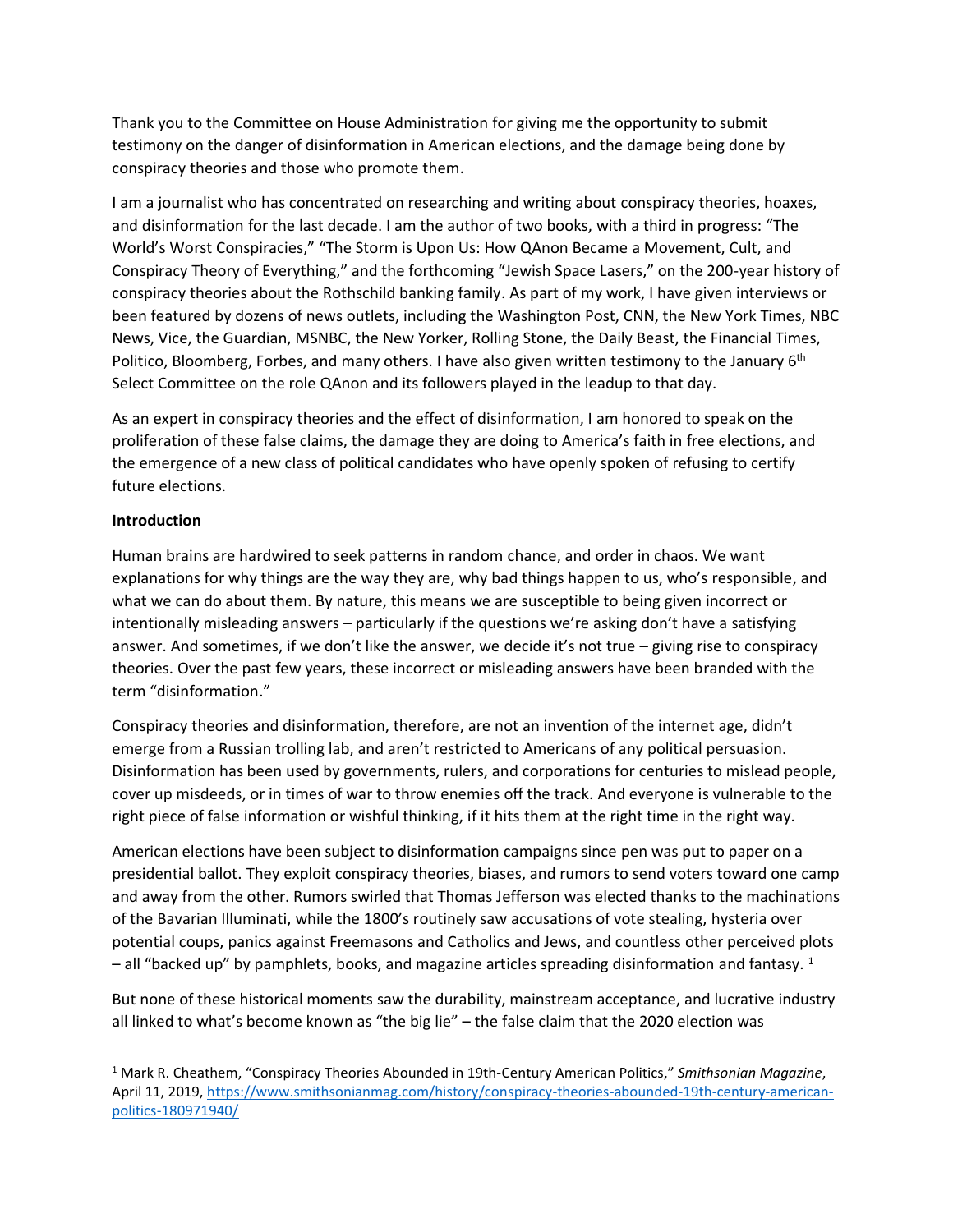fraudulently decided for Joe Biden based on outright manipulation of mail-in and electronic votes. The groundwork for "the big lie" was laid well before the election, by the posts of the anonymous "intelligence operative" Q, pro-Trump social media trolls, and the president's own proclamations that the Democrats would commit massive fraud to stop him from winning a second term.

Before Election Day, it took the form of a series of attempts to dissuade voters either from selecting Joe Biden, or from voting at all. Those attempts failed, with turnout for 2020 setting records on both sides. But that didn't stop the disinformation machine, it only refocused it. Once the election was over, the disinformation swirling around it transformed into a swirl of lies that Trump had actually won, with mountains of "evidence" to prove it – all provided by a multi-million dollar industry of promoters, lawyers, gurus, pundits, politicians, and social media trolls.

Moreover, electoral opponents, voting machine companies, and opposition media are seen as enemy combatants. Some believers have committed outright violence against poll workers and election officials – in particular, members of extremist groups like the Proud Boys and conspiracy cults like QAnon. Election administrators now openly speak of being deluged with death threats, harassment, physical attacks, and intimidation. Executives at voting machine companies have gone into hiding due to threats, while state legislatures consider a wide array of new laws that will do nothing but make it harder to vote, and easier for citizens to jam the wheels of democracy with bogus lawsuits and audits.

More Americans simply do not trust that future elections will be fair, believe that their vote either won't be counted or will be "flipped" to favor the other candidate, and will not think that election winners are correctly decided. Some are running for office explicitly on the platform of "fixing" future elections by putting themselves in charge of the political machinery that certifies local, state, and federal elections – and vowing not to certify future elections if they decide fraud played a role in their outcome. In particular, well over 100 candidates for Congress and local offices have endorsed the QAnon conspiracy theory, one of the major drivers of election conspiracy theories and violence on January 6<sup>th</sup>.

Disinformation disenfranchises voters, imperils election officials, and creates chaos among the electorate. Many of the most fervent believers in election conspiracy theories don't see these contests as offering different visions of the economy or foreign policy, but as pitched battles between good and evil, with nothing less than the fate of the world and its children at stake. At its worst, disinformation was a principal factor in the attack on the Capitol on January 6<sup>th</sup>. Many rioters went to DC because disinformation told them that Trump had won, Biden had lost, and Mike Pence had the power to deliver Trump's final victory. None of this was true.

Based on both polling and empirical evidence, the American electoral infrastructure is at a crisis point because of the endless lies, conspiracy theories, and bizarre claims voters are being fed. With "big lie" believers now routinely running for office, the potential harm to America's democratic system is enormous. It's not a flight of fancy to imagine the 2024 election sent to the brink of chaos by rogue secretaries of state or voting commissions who have decided that the outcome chosen by the people isn't the outcome they have personally chosen, and refusing to certify the actual winner.

## **The Damage Done to Our Faith in Elections by Disinformation**

The false claim that Joe Biden won the 2020 election thanks to fraud takes the form of an uncountable number of conspiracy theories that seem to emerge on a daily basis, full of fake and unconfirmable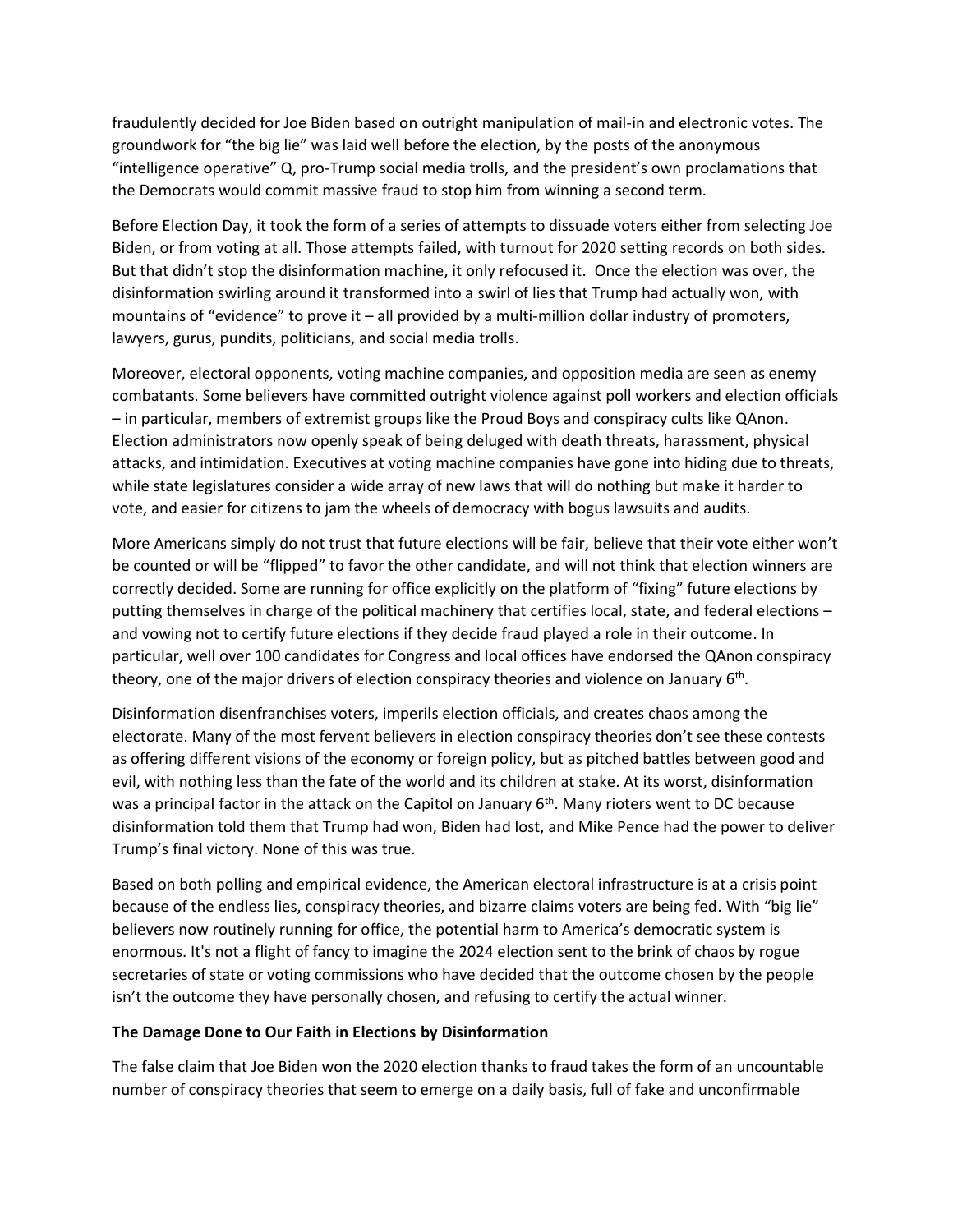details, lurid plots, and distinctly lacking in evidence. They began well before the election, with a series of "drops" by the Q figure which claimed, entirely without evidence, that the deep state would unleash millions of fraudulent mail-in ballots, would engage in mass electronic flipping of Trump votes to Biden, had COVID-19 created to sabotage the Trump campaign, would unleash paid antifa arsonists and false flag attacks on voting centers, and countless other bizarre conspiracy theories. Trump's inner circle amplified at least some of these, while the president himself retweeted QAnon believers over 300 times before his account was suspended.<sup>2</sup>

The conspiracy theories only increased after the election. A survey of ways that "big lie" believers think Biden "won" the election includes, but isn't limited to: fraudulent mail-in votes sent in or counted well after election day, suitcases and cargo trucks full of illegal ballots, "mules" dropping large numbers of illegal or fake ballots in drop boxes, the development of COVID-19 to hamper the Trump campaign's massive rallies and encourage mail-in voting, Trump voters in Arizona given Sharpie pens that automatically invalidated their votes, false flag attacks by "antifa" on polling places, destruction of Trump votes by the US Postal Service, mass electronic vote switching by Dominion Voting Systems machines, foreign satellites or intelligence services changing Trump votes, rumors of cities with more votes cast than eligible voters, secret CIA plots to get Trump out of office, or some combination of these conspiracy theories working together.

Despite being debunked, fact-checked, disproved, and often completely illogical, these theories have proven both extremely durable and lucrative to their biggest promoters. They were spread in massive numbers almost immediately after Election Day, pushed by "super-spreader" accounts on social media that included major conservative pundits, Republican leaders, and the president and members of his family. All told, nearly 45 million tweets pushing hundreds of different conspiracy theories and hoaxes were sent just in the last four months of 2020 – with Twitter making little effort to crack down on the spread of election disinformation until after the January  $6<sup>th</sup>$  attack.<sup>3</sup>

Among some stolen election adherents, the idea that Trump will be "reinstated" to office thanks to Electoral College votes being "decertified" or forensic audits revealing large-scale fraud is equally resistant to disconfirmation. Every lawsuit filed by Trump's legal team was thrown out, the slew of postinauguration audits and recounts revealed nothing, there has never been compelling evidence of fraud, and "reinstatement" doesn't exist in US law.

But stolen election believers are not walking away from the mythology, nor can its impact be measured solely in numbers of social media impressions. It's quite likely that some will never trust American elections again. Many will assume that any electoral contest where their preferred candidate doesn't win was stolen and fraudulent. And they'll act accordingly, making baseless accusations and demanding audits and recounts – at minimum.

<sup>&</sup>lt;sup>2</sup> Alex Kaplan, "Trump has repeatedly amplified QAnon Twitter accounts. The FBI has linked the conspiracy theory to domestic terror," Media Matters, 1/11/21[, https://www.mediamatters.org/twitter/fbi-calls-qanon-domestic](https://www.mediamatters.org/twitter/fbi-calls-qanon-domestic-terror-threat-trump-has-amplified-qanon-supporters-twitter-more-20)[terror-threat-trump-has-amplified-qanon-supporters-twitter-more-20](https://www.mediamatters.org/twitter/fbi-calls-qanon-domestic-terror-threat-trump-has-amplified-qanon-supporters-twitter-more-20)

<sup>&</sup>lt;sup>3</sup> Justin Hendrix, Researchers Release Comprehensive Twitter Dataset of False Claims About The 2020 Election," Just Security, June 15, 2022, [https://www.justsecurity.org/81913/researchers-release-comprehensive-twitter](https://www.justsecurity.org/81913/researchers-release-comprehensive-twitter-dataset-of-false-claims-about-the-2020-election/)[dataset-of-false-claims-about-the-2020-election/](https://www.justsecurity.org/81913/researchers-release-comprehensive-twitter-dataset-of-false-claims-about-the-2020-election/)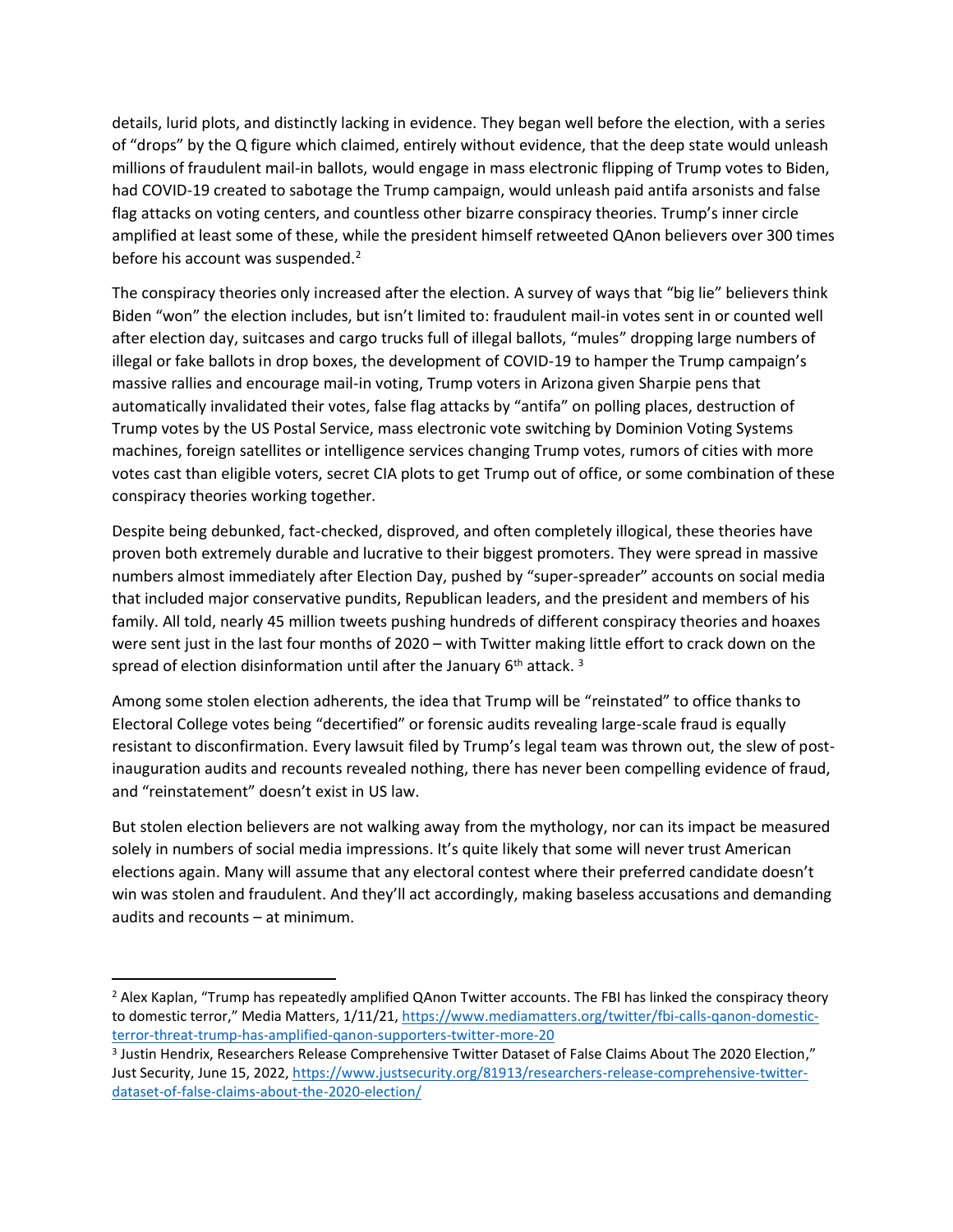While polling conspiracy theorist beliefs is notoriously difficult, it's clear that at least a sizable number of Americans – and a majority of Republicans – believe Biden's win was fraudulent, despite all evidence to the contrary. One poll, conducted by Axios in January, found that 40% of Americans have doubts about the legitimacy of Biden's win<sup>4</sup>, while multiple polls conducted by the Washington Post over 2021 and early 2022 found that as many as 80% of Republicans believe that Biden won due to fraud, and might not be the legitimate president. <sup>5</sup>

Moreover, these polling numbers have remained stable over the last year. This indicates that the people prone to thinking that President Biden stole the election were already primed to do so, and that their opinions on the legitimacy of the election were cemented by both pre and post-election comments by Trump and his inner circle. <sup>6</sup> This tracks with my own observations about conspiracy theories and cultic groups like QAnon – the people most apt to be pulled in by them are already believers in other conspiracy theories, and simply see new theories as new rungs on a ladder of falsehood.

Our faith in the electoral process was already low – a poll in April and May 2019 by Gallup revealed that 59% of Americans didn't have confidence in the honesty of elections. <sup>7</sup> But post 2020, particularly among Republicans, that faith in the legitimacy of elections is at almost rock bottom: two-thirds of Republicans do not trust that American elections are fair, and will not trust the results of the 2024 election if the Republican candidate doesn't win; according to an NPR poll conducted in late 2021. <sup>8</sup>

It should be noted that the number of Republican poll respondents who believe that state or local elections will be fairly conducted is considerably higher. This might be one reason why the 2022 GOP primaries have, thus far, been relatively (but not entirely) free of conspiracy theories by primary losers, and why 2020 deniers who have won subsequent elections have made no such fraud claims about their own victories. <sup>9</sup> Even so, many Republican candidates, from those for US Senate to local school boards and city councils, freely talk about how the 2020 election was stolen and Biden isn't a legitimate president. And some are running for future office based not on "fixing 2020" but on preventing supposed fraud in 2024 – even if there was nothing about 2020 to "fix."

Republican Doug Mastriano won the GOP gubernatorial primary in Pennsylvania partially on the strength of his claims that he would refuse to certify any Democrat who won his state's electoral votes

<sup>4</sup> Maya Yang, "More than 40% in US do not believe Biden legitimately won election – poll," The Guardian, January 5, 2022,<https://www.theguardian.com/us-news/2022/jan/05/america-biden-election-2020-poll-victory>

<sup>5</sup> Lane Cuthbert, "Do Republicans really believe Trump won the 2020 election? Our research suggests that they do," *Washington Post*, January 7, 2022[, https://www.washingtonpost.com/politics/2022/01/07/republicans-big](https://www.washingtonpost.com/politics/2022/01/07/republicans-big-lie-trump/)[lie-trump/](https://www.washingtonpost.com/politics/2022/01/07/republicans-big-lie-trump/)

<sup>6</sup> Steve Benen, "A year later, GOP support for the Big Lie is 'remarkably stable", January 4, 2022, https://www.msnbc.com/rachel-maddow-show/maddowblog/year-later-gop-support-big-lie-remarkably-stablen1286939

<sup>7</sup> Alexa Lardieri, "Majority of Americans Don't Trust Elections, Poll Finds," US News, February 13, 2020, <https://www.usnews.com/news/elections/articles/2020-02-13/majority-of-americans-dont-trust-elections-poll>

<sup>8</sup> Domenico Montinaro, "Most Americans trust elections are fair, but sharp divides exist, a new poll finds," *All Things,* November 1, 2021, https://www.npr.org/2021/11/01/1050291610/most-americans-trust-elections-arefair-but-sharp-divides-exist-a-new-poll-finds

<sup>9</sup> Reid J. Epstein and Nick Corasaniti, "They Insisted the 2020 Election Was Tainted. Their 2022 Primary Wins? Not So Much," *New York Times,* May 31, 2022, [https://www.nytimes.com/2022/05/31/us/politics/republicans-voter](https://www.nytimes.com/2022/05/31/us/politics/republicans-voter-fraud-claims-2022.html)[fraud-claims-2022.html](https://www.nytimes.com/2022/05/31/us/politics/republicans-voter-fraud-claims-2022.html)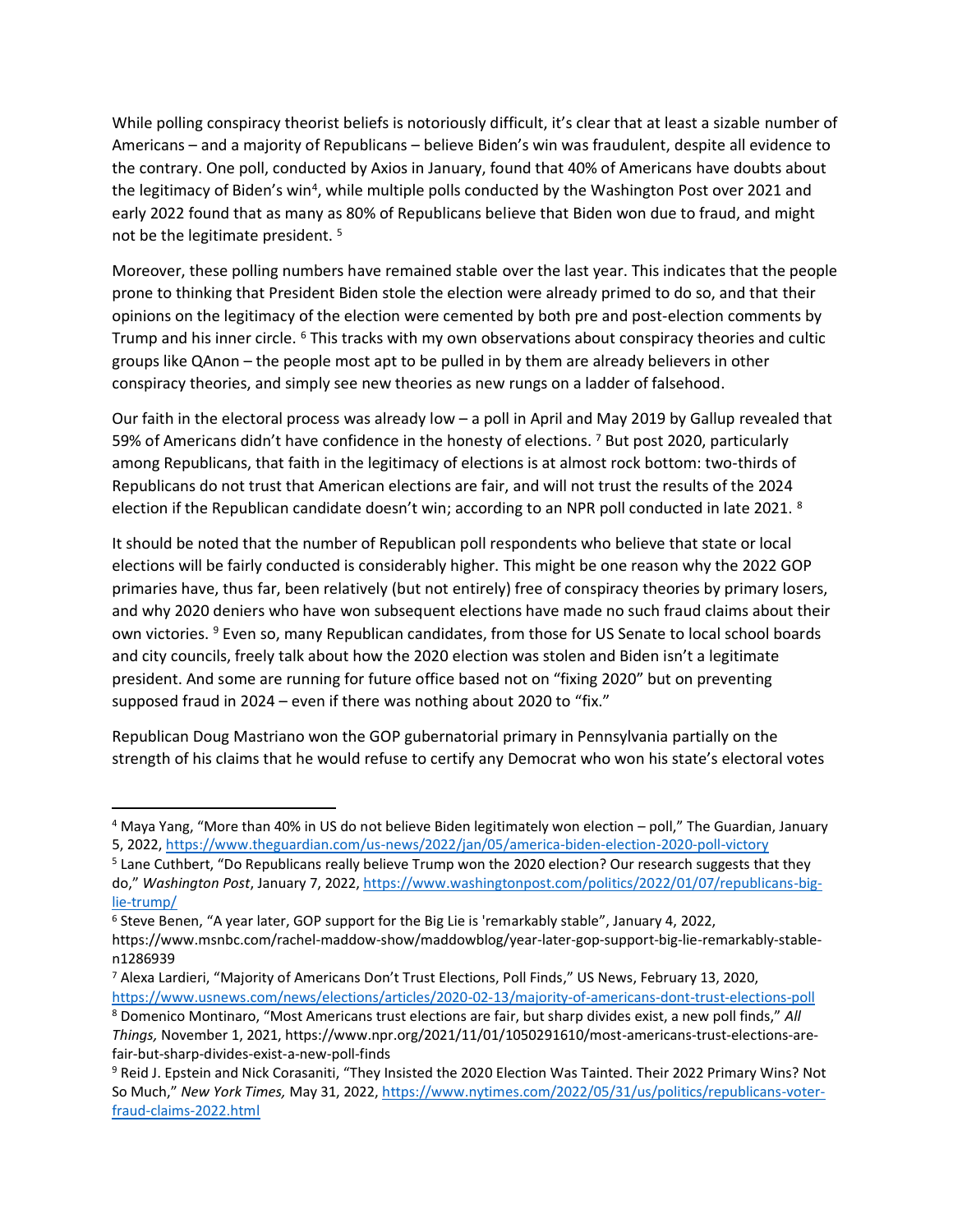in 2024. <sup>10</sup> Other gubernatorial and state level Republican candidates have made the same proclamation. Nevada Secretary of State primary winner Jim Marchant, has gone a step further and said he would not have certified Joe Biden's 2020 win in that state. <sup>11</sup> One group of candidates, called the America First Secretary of State Coalition, is running for office specifically to gain control of elections in those states, and is being backed by a prominent influencer in the QAnon movement who goes by the name "Juan O. Savin." Many of these candidates have openly spoken of throwing out election results if they don't believe they were conducted fairly, and several have been endorsed by Donald Trump. <sup>12</sup>

These candidates could oversee a mass refusal to certify a Democratic win, imperiling the very idea of free and fair elections. Indeed, one such crisis has already taken place, albeit on a smaller scale: Otero County, New Mexico's all Republican three-member voting commission (which includes one convicted January 6<sup>th</sup> rioter) refused to certify the county's 2022 primary results due to baseless conspiracy theories about Dominion Voting Systems machines changing votes, to the point where the New Mexico Secretary of State asked the state's supreme court to order the commission to do so, which it finally did, a week later. 13

Belief in the 2020 election being stolen hasn't just proven to be durable, it's proven to be remarkably lucrative. Numerous conservative media pundits and conspiracy influencers have made an enormous amount of money off the campaign to "fix 2020." Chief among them was the former president himself, who, according to findings by the January  $6<sup>th</sup>$  Select Committee, raised as much as \$250 million for a non-existent "Official Election Defense Fund" purported to help Trump pay for election-related litigation, which funneled the vast majority of its gains straight to the president.  $^{14}$ 

Groups and companies that have provided dubious services in the service of these audits and conspiracy theories have raised millions of dollars via crowdfunding and other avenues. Disinformation influencers routinely monetize their livestreams and podcasts, sell Substack subscriptions, and offer t-shirts and other merchandise for fellow travelers to buy. And numerous "stolen election" films and books have found audiences ready to back up their conspiratorial beliefs with their money. Conservative commentator Dinesh D'Souza's discredited film "2,000 Mules" grossed over \$10 million in its first two weeks of release<sup>15</sup>, and was cited by former President Trump nearly a dozen times in his 12-page letter rebutting the findings of the January  $6<sup>th</sup>$  Committee. More such films are in the offing, such as Mike

https://www.cnn.com/2022/06/14/politics/nevada-secretary-of-state-primary-ctzn/index.html

<sup>10</sup> Ed Kilgore, "How Mastriano's Primary Victory Threatens the 2024 Election," *New York* Magazine, May 22, 2022, <https://nymag.com/intelligencer/2022/05/how-mastrianos-primary-victory-threatens-the-2024-election.html> <sup>11</sup> Fredreka Schouten, "Nevada race for secretary of state looms large over the 2024 election," CNN, June 15, 2022,

<sup>12</sup> Bill McCarthy and Amy Sherman, "A coalition of 'stop the steal' Republicans aims to take control of US elections. QAnon is helping," PolitiFact, June 7, 2022, [https://www.politifact.com/article/2022/jun/07/coalition-stop-steal](https://www.politifact.com/article/2022/jun/07/coalition-stop-steal-republicans-aims-take-control/)[republicans-aims-take-control/](https://www.politifact.com/article/2022/jun/07/coalition-stop-steal-republicans-aims-take-control/)

<sup>&</sup>lt;sup>13</sup> Associated Press, "GOP commission refuses to certify New Mexico primary vote," June 15, 2022, [https://www.politico.com/news/2022/06/15/gop-commission-refuses-to-certify-new-mexico-primary-vote-](https://www.politico.com/news/2022/06/15/gop-commission-refuses-to-certify-new-mexico-primary-vote-00039771)[00039771](https://www.politico.com/news/2022/06/15/gop-commission-refuses-to-certify-new-mexico-primary-vote-00039771)

<sup>&</sup>lt;sup>14</sup>Barbara Sprunt, "The Jan. 6 panel says the Trump campaign misled donors using election lies, National Public Radio, June 13, 2022[, https://www.npr.org/2022/06/13/1104648634/january-6-panel-trump-campaign-fundraise](https://www.npr.org/2022/06/13/1104648634/january-6-panel-trump-campaign-fundraise-misled-donors-election-lies)[misled-donors-election-lies](https://www.npr.org/2022/06/13/1104648634/january-6-panel-trump-campaign-fundraise-misled-donors-election-lies)

<sup>15</sup> Business Wire press release, May 12, 2022,

[https://www.businesswire.com/news/home/20220511006114/en/2000-Mules-Becomes-the-Most-Successful-](https://www.businesswire.com/news/home/20220511006114/en/2000-Mules-Becomes-the-Most-Successful-Political-Documentary-in-a-Decade-Seen-by-1-Million)[Political-Documentary-in-a-Decade-Seen-by-1-Million](https://www.businesswire.com/news/home/20220511006114/en/2000-Mules-Becomes-the-Most-Successful-Political-Documentary-in-a-Decade-Seen-by-1-Million)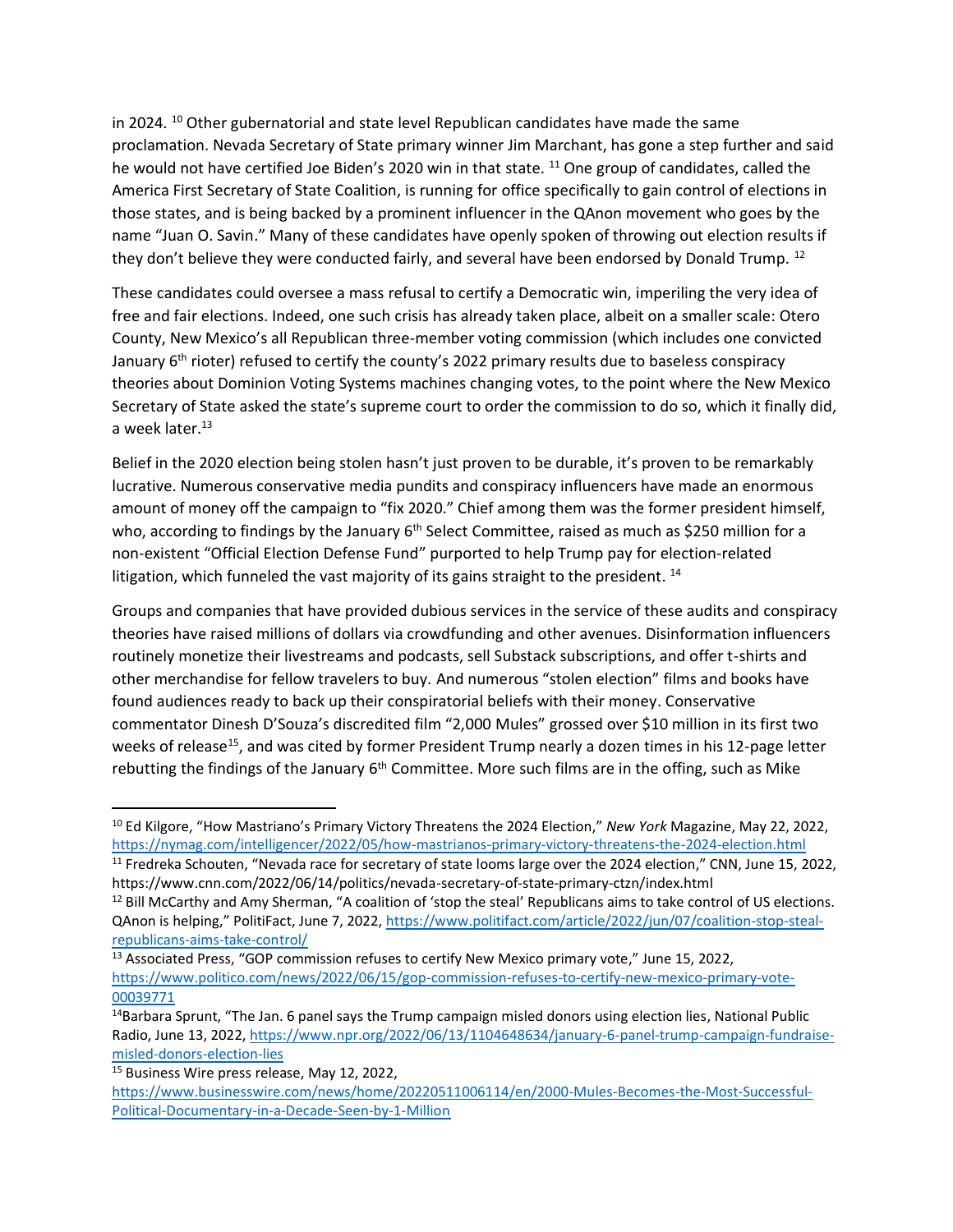Lindell's "Selection Code," to go alongside established fraud narratives like Lindell's "Absolute Proof" and Patrick Byrne's "The Deep Rig."

Finally, these theories are merging with other conspiracy theories in the fields of health, politics, and culture to create a perfect storm of disinformation. Stolen election disinformation is a constant fixture on conspiracy theorist media outlets which then effortlessly pivot to medical misinformation and quack treatments. In particular, the ReAwaken America conference series, launched by new media entrepreneur Clay Clark and former National Security Advisor Mike Flynn, blends COVID-19 conspiracy theories, fake medical treatments, "cancel culture" paranoia, and calls for the violent overthrow of the Biden administration – all powered by the false claim that Biden stole the election. These conferences and others like it are remarkably lucrative for their creators, and take place on an almost weekly basis, with tens of thousands of attendees. <sup>16</sup>

At these events, one call goes out to the audience more than any other: somebody has to do something to safeguard our elections – by any means necessary.

# **Threats to Election Officials**

The media of the stolen election industry is replete with violent ideation, fantasies about coups or uprisings, mass arrests of Democratic officials, and calls for executions. While many, if not most of the people who believe in the stolen election conspiracy theory are non-violent and don't take these ideas past wishful thinking, there has been a growing list of actual threats and attacks against electoral officials, poll workers, supposed "ballot mules" who did nothing other than drop an envelope in a box, and employees of companies administering elections. The end result of this violent ideation isn't a worst-case scenario, it's reality. And it has a body count.

The intensity of the 2016 election led to isolated threats against election officials, and death threats against at least one Republican Electoral College voter. <sup>17</sup> But when President Trump declared on Election Night that he had won the election, despite the vote tallies clearly going against him, he opened a door that many of his followers were only too happy to walk through. Many believed that if Trump truly was robbed of the election, then they had a patriotic duty to either steal it back or inflict the maximum amount of punishment possible on the treasonous cabal who did it – death by hanging.

In the weeks after the election, officials and staffers responsible for administering elections were deluged with threats and abusive trolling over email, social media, the telephone, and even written letters. Election administrators in both battleground states and solidly partisan areas spoke of getting dozens of images of nooses or people being hanged – the punishment they believed was appropriate for traitors. One poll-worker in Georgia was sent a noose through the mail, prompting Georgia election official Gabriel Sterling – a lifelong Republican – to speak out against the abuse. This led to a slew of threats against Sterling himself. <sup>18</sup>

<sup>17</sup> Alexandra King, "Electoral College voter: I'm getting death threats," CNN, November 30, 2016, <https://www.cnn.com/2016/11/30/politics/banerian-death-threats-cnntv/index.html>

<sup>16</sup> Laura Jedeed, "The ReAwaken America Tour Is the Start of QAnon 2.0," *New York Magazine*, May 18, 2022, <https://nymag.com/intelligencer/2022/05/the-reawaken-america-tour-is-the-start-of-qanon-2-0.html>

<sup>18</sup> Stephen Fowler, 'Someone's Going To Get Killed': Ga. Official Blasts GOP Silence On Election Threats," *NPR Morning Edition,* December 1, 2020, https://www.npr.org/sections/biden-transition-

updates/2020/12/01/940961602/someones-going-to-get-killed-ga-official-blasts-gop-silence-on-election-threats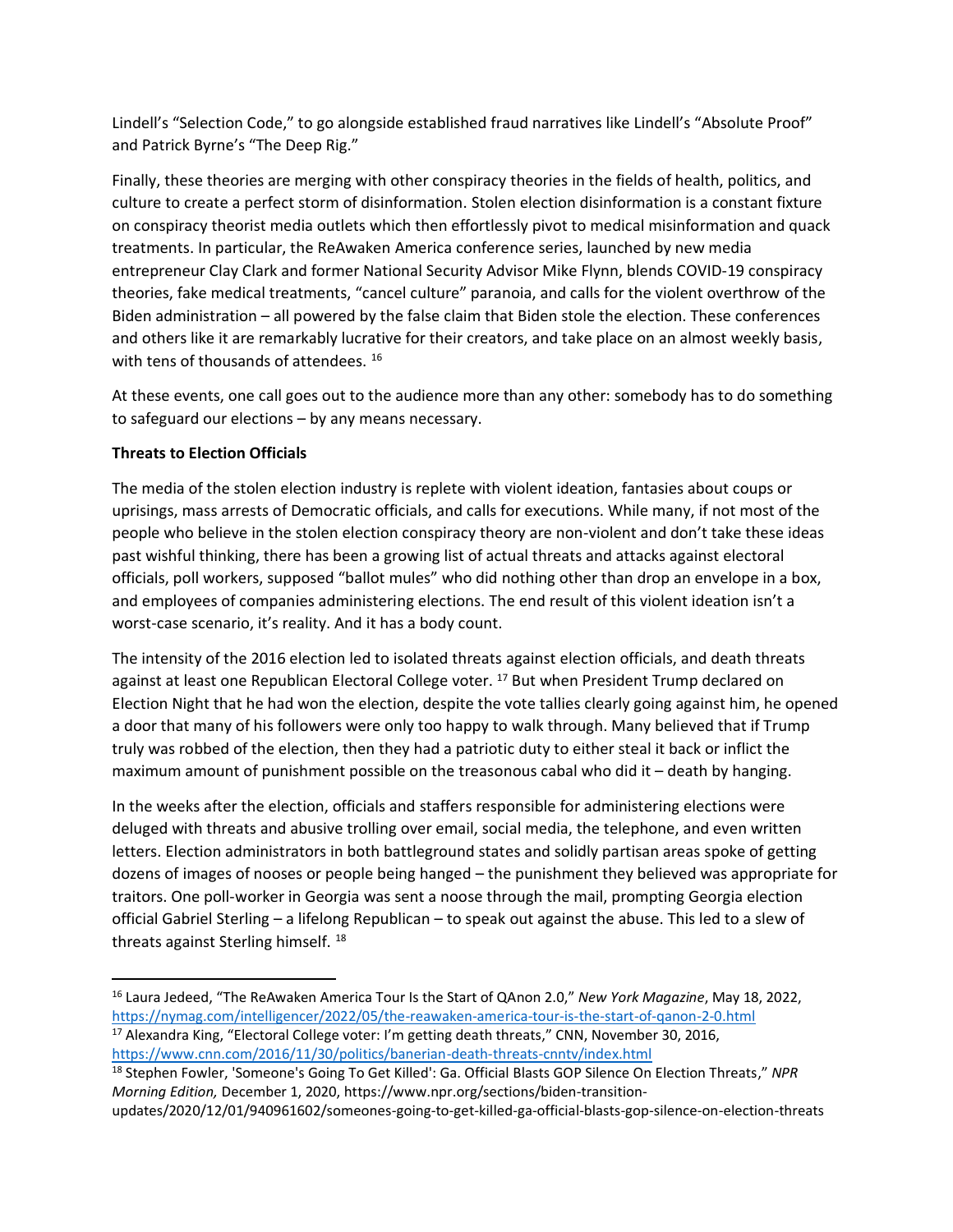At least some election officials were physically assaulted, others subjected to threats of sexual assault or anti-Semitic abuse. Some poll workers were "doxed" – had their personal information released online. Secretaries of State, regardless of political party, were particularly singled out for threats, due to their pivotal role in many states of certifying electoral college results. Much of the abuse came from people at the very top of the Republican machine, such as Michael Flynn's endorsement of a "Minimar-style coup" [sic] to overthrow the government, or a Trump lawyer demanding that cybersecurity official Chris Krebs be shot by a firing squad. 19

The disinformation-fueled cascade of threats and abuse against poll workers has had a significant impact on the infrastructure of future elections. The Brennan Center polled 600 election workers in March 2022, and found that more than half of the respondents said they're concerned about the safety of their colleagues, hundreds have quit or were thinking of quitting due to the endless threats, and that for more than half of the respondents who faced threats, they took the form of physical harassment and abuse. And presaging what's likely to be the most conspiracy theory-fueled election in American history, one in five surveyed poll workers believed they'd face pressure to rig future results in favor of certain candidates or parties. <sup>20</sup>

The threats related to the Big Lie extend to employees of election administrators. Because it's been the center of a storm of unevidenced conspiracy theories, Dominion Voting System and its employees have been particularly subject to threats and conspiracy theories that its employees were engaged in mass flipping of Trump votes to Biden – allegations which haven't stood up to outside scrutiny.

In particular, one former senior executive at Dominion, Dr. Eric Coomer, was subject to so many threats and attacks that he went into hiding – all fueled by an initial report by a conservative podcaster who claimed he heard an "antifa conference call" where a man who identified himself as "Eric from Dominion" claimed he would ensure Trump would lose the election. Powered by breathless reporting by the conservative media, and retweeted by President Trump himself, the theory proved so durable that it continues to drive threats and harassment against Coomer and Dominion. There is no evidence that Coomer was ever on any such call, and he has repeatedly denied having any power to singlehandedly ensure Trump's defeat. <sup>21</sup>

Attacks on election officials and workers go hand-in-hand with conspiracy theory movements, particularly QAnon. The influence of Q-driven disinformation was so great that the nonprofit Advance Democracy calculated that 1 in 7 tweets about "#Dominion" since November 5, 2020, originated from QAnon accounts. Tweets featuring the #Dominion hashtag rose from about 75 to over 35,700 each day shortly after the election. <sup>22</sup> Only banning many of these accounts stemmed the flow of disinformation.

*Morning Edition*, December 23, 2020, [https://www.npr.org/2020/12/23/948828692/the-toll-of-conspiracy](https://www.npr.org/2020/12/23/948828692/the-toll-of-conspiracy-theories-a-voting-security-expert-lives-in-hiding)[theories-a-voting-security-expert-lives-in-hiding](https://www.npr.org/2020/12/23/948828692/the-toll-of-conspiracy-theories-a-voting-security-expert-lives-in-hiding)

<sup>19</sup> Michael Wines, "Here Are the Threats Terrorizing Election Workers," *New York Times,* December 3, 2020, <https://www.nytimes.com/2020/12/03/us/election-officials-threats-trump.html>

<sup>&</sup>lt;sup>20</sup> Michael Waldman, Attacks Against Election Officials Are Taking a Toll," Brennan Center, March 15, 2022, <https://www.brennancenter.org/our-work/analysis-opinion/attacks-against-election-officials-are-taking-toll> <sup>21</sup> Bente Berkland and Miles Parks, The Toll Of Conspiracy Theories: A Voting Security Expert Lives In Hiding," *NPR* 

<sup>&</sup>lt;sup>22</sup> Ben Collins, "QAnon's Dominion voter fraud conspiracy theory reaches the president," NBC News, Nov. 13, 2020, [https://www.nbcnews.com/tech/tech-news/q-fades-qanon-s-dominion-voter-fraud-conspiracy-theory-reaches](https://www.nbcnews.com/tech/tech-news/q-fades-qanon-s-dominion-voter-fraud-conspiracy-theory-reaches-n1247780)[n1247780](https://www.nbcnews.com/tech/tech-news/q-fades-qanon-s-dominion-voter-fraud-conspiracy-theory-reaches-n1247780)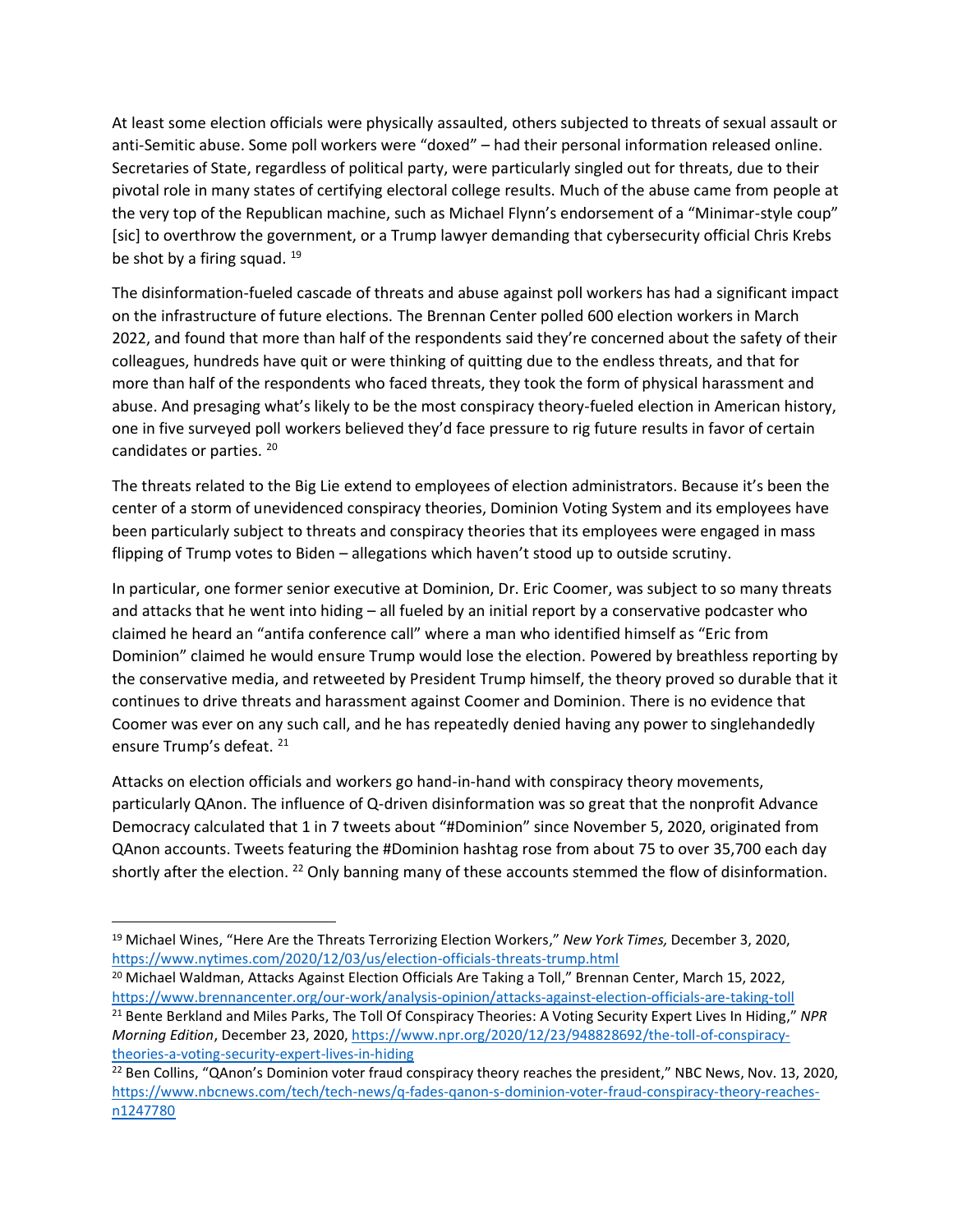Other attacks on the election infrastructure in the days and weeks after the election were linked to QAnon as well. As votes were still being counted in Philadelphia, two armed men in a van with a Q sticker on its back window were arrested in a possible plot to storm the Philadelphia Convention Center and stop the counting of votes. <sup>23</sup> And a few days after the election, a noose was left at the front door of a 20-year-old Dominion contractor in Georgia – the same one defended by Republican official Gabriel Sterling – after prominent QAnon influencers tweeted video of him "harvesting ballots." In reality, the video showed only the worker inserting a thumb drive into a laptop and saving a file on it.<sup>24</sup>

The cumulative effect of the stolen election movement's embrace of violence and harassment presents a profound threat to future elections. Many Americans who never would have dreamed of taking up arms against the government or local officials now readily talk of it. In one poll taken a year after the January 6<sup>th</sup> attacks, one-third of respondents said that violence against the government can be justified when they believe elected officials no longer represent their interests. Notably, the reasons for this violence differ among races and political persuasions. But at least some justified it through their embrace of conspiracy theories that Trump was the real winner of the election. <sup>25</sup>

# **Election Disinformation Targeted at Communities of Color**

From a demographic and historical standpoint, communities of color overwhelmingly (though not entirely) support Democratic candidates. As such, marginalized groups who might not fully understand English or have the ability or time to run down falsehoods on the internet have been particular targets of election-related disinformation. Demographically, these are not communities prone to conspiracy theories like QAnon, but they do harbor conspiratorial beliefs – fueled in at least some part by wellearned distrust of the government, authorities, and inherent power structures. Disinformation peddlers ruthlessly exploit these tendencies.

Notably, the 2020 election wasn't the first time that the "firehose of falsehood" was turned on communities of color. Both the 2016 and 2018 elections saw organized Russian disinformation attacks directed against Black, Latino, Native American, LGBTQ, and Muslim voters on social media in an effort to create chaos and undermine democratic institutions. Internet Research Agency-created memes, Facebook groups, and Instagram posts racked up millions of impressions by encouraging these traditionally Democratic-voting groups to "walk away" from the Democratic Party, to dive into conspiracy theory and extremist rabbit holes, and to put their support behind Donald Trump – the candidate who would actually address their specific concerns. 26

<sup>&</sup>lt;sup>23</sup> Tom Winter, Ben Collins, Daniel Arkin and Brandy Zadrozny, "2 men arrested near Philadelphia vote center had QAnon paraphernalia, AR-15 in car," NBC News, November 6, 2020, [https://www.nbcnews.com/news/us-news/2](https://www.nbcnews.com/news/us-news/2-men-detained-after-police-learn-possible-threat-philadelphia-vote-n1246774) [men-detained-after-police-learn-possible-threat-philadelphia-vote-n1246774](https://www.nbcnews.com/news/us-news/2-men-detained-after-police-learn-possible-threat-philadelphia-vote-n1246774)

<sup>&</sup>lt;sup>24</sup> Rachel E. Greenspan, "A QAnon harassment campaign led to a noose being left at the home of a young Dominion contractor, according to a Georgia official," Insider, Dec. 3, 2020, [https://www.insider.com/dominion](https://www.insider.com/dominion-voting-qanon-harassment-campaign-noose-georgia-fraud-2020-12)[voting-qanon-harassment-campaign-noose-georgia-fraud-2020-12](https://www.insider.com/dominion-voting-qanon-harassment-campaign-noose-georgia-fraud-2020-12)

<sup>&</sup>lt;sup>25</sup> Meryl Kornfield and Mariana Alfaro, 1 in 3 Americans say violence against government can be justified, citing fears of political schism, pandemic," *The Washington Post*, January 1, 2022,

[https://www.washingtonpost.com/politics/2022/01/01/1-3-americans-say-violence-against-government-can-be](https://www.washingtonpost.com/politics/2022/01/01/1-3-americans-say-violence-against-government-can-be-justified-citing-fears-political-schism-pandemic)[justified-citing-fears-political-schism-pandemic](https://www.washingtonpost.com/politics/2022/01/01/1-3-americans-say-violence-against-government-can-be-justified-citing-fears-political-schism-pandemic)

<sup>&</sup>lt;sup>26</sup> Suzanne Spaulding, Devi Nair, Arthur Nelson, "Why Putin Targets Minorities," Center for International & Strategic Studies, December 21, 2018[, https://www.csis.org/analysis/why-putin-targets-minorities](https://www.csis.org/analysis/why-putin-targets-minorities)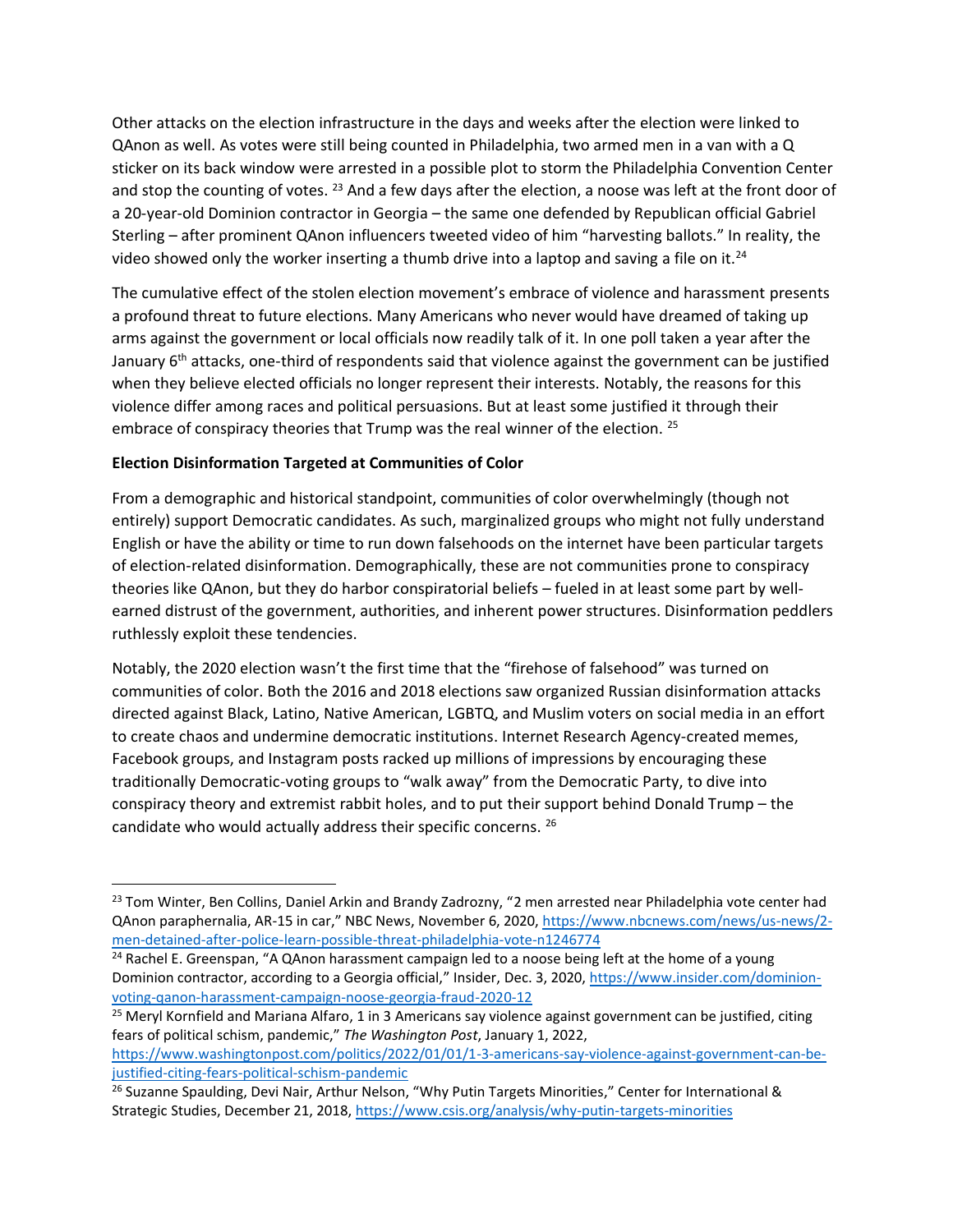The goal of these attacks was to stoke confusion, cast doubt on whether the electoral process had the best interests of communities of color in mind, and potentially drive voters away from the Democratic Party. While the effectiveness of these attacks is hard to quantify, they contributed to the relentless churn of rumor and conspiracy theory that marked the final days of the 2016 election. They also resulted in several in-person rallies that were also attended by armed counter-protestors, though no violent incidents resulted. <sup>27</sup>

While disinformation is thought of by many as a strictly online phenomenon, it's important to keep in mind that for centuries, conspiracy theories and falsehoods were spread through much more "traditional" means – books, pamphlets, newspaper and magazine articles, false rumors, cartoons, and political ads. The purveyors of 2020 election disinformation, as well as the current wave of disinformation for the upcoming midterm election, employ a wide range of digital and print methods to spread their false claims – ensuring that no matter where a potential voter gets their information, they'll get hit with some kind of hoax or false claim.

The Trump campaign specifically targeted Black and Latino voters with both Facebook ads and robocalls meant to discourage them from voting by mail, along with racially-motivated attacks on Vice Presidential candidate Kamala Harris, and attempts by fake Twitter accounts to represent higher Black support for Trump than he actually had. <sup>28</sup> TV ads, billboards, and mailers were deployed in battleground states to mislead, intimidate, and disenfranchise voters of color. And many of these theories were wrapped up with disinformation about COVID-19 or immigration roundups – part of the concerted effort by conspiracy theory and disinformation influencers to wrap multiple theories together in order to suppress turnout and sew confusion among marginalized groups. <sup>29</sup>

The widespread use of mail-in voting due to the pandemic was a particular focus of the Trump campaign's disinformation efforts. Trump-supporting provocateurs and trolls unleashed tens of thousands of robocalls falsely claiming that voting by mail would give police departments and creditors ways to track people down – a claim that later led to felony charges against the creators of the scheme. Other disinformation included fake texts hinting that Democrats and Republicans voted on different days, fake voting guides, spam that voters could vote via text message, and fake websites with fraudulent information about polling places. <sup>30</sup> Trump himself made outlandish claims about mail-in voting being untrustworthy or a scam, and hinted that Republican ballots were being wholesale destroyed or left in ditches. The president even encouraged his supporters in North Carolina to commit

 $27$  Ibid.

<sup>28</sup> Shannon Bond, "Black And Latino Voters Flooded With Disinformation In Election's Final Days," *National Public Radio Morning Edition*, October 30, 2020, [https://www.npr.org/2020/10/30/929248146/black-and-latino-voters](https://www.npr.org/2020/10/30/929248146/black-and-latino-voters-flooded-with-disinformation-in-elections-final-days)[flooded-with-disinformation-in-elections-final-days](https://www.npr.org/2020/10/30/929248146/black-and-latino-voters-flooded-with-disinformation-in-elections-final-days)

<sup>29</sup> Steven Lee Meyers, Deceptive Mailings, False Billboards: Voting Disinformation Is Not Just Online," *The New York Times,* June 14, 2022[, https://www.nytimes.com/2022/06/14/business/voting-disinformation-billboards.html](https://www.nytimes.com/2022/06/14/business/voting-disinformation-billboards.html) <sup>30</sup> Pam Fessler, "Robocalls, Rumors And Emails: Last-Minute Election Disinformation Floods Voters, "*National Public Radio Morning Edition*, October 24, 2020, [https://www.npr.org/2020/10/24/927300432/robocalls-rumors-and](https://www.npr.org/2020/10/24/927300432/robocalls-rumors-and-emails-last-minute-election-disinformation-floods-voters)[emails-last-minute-election-disinformation-floods-voters](https://www.npr.org/2020/10/24/927300432/robocalls-rumors-and-emails-last-minute-election-disinformation-floods-voters)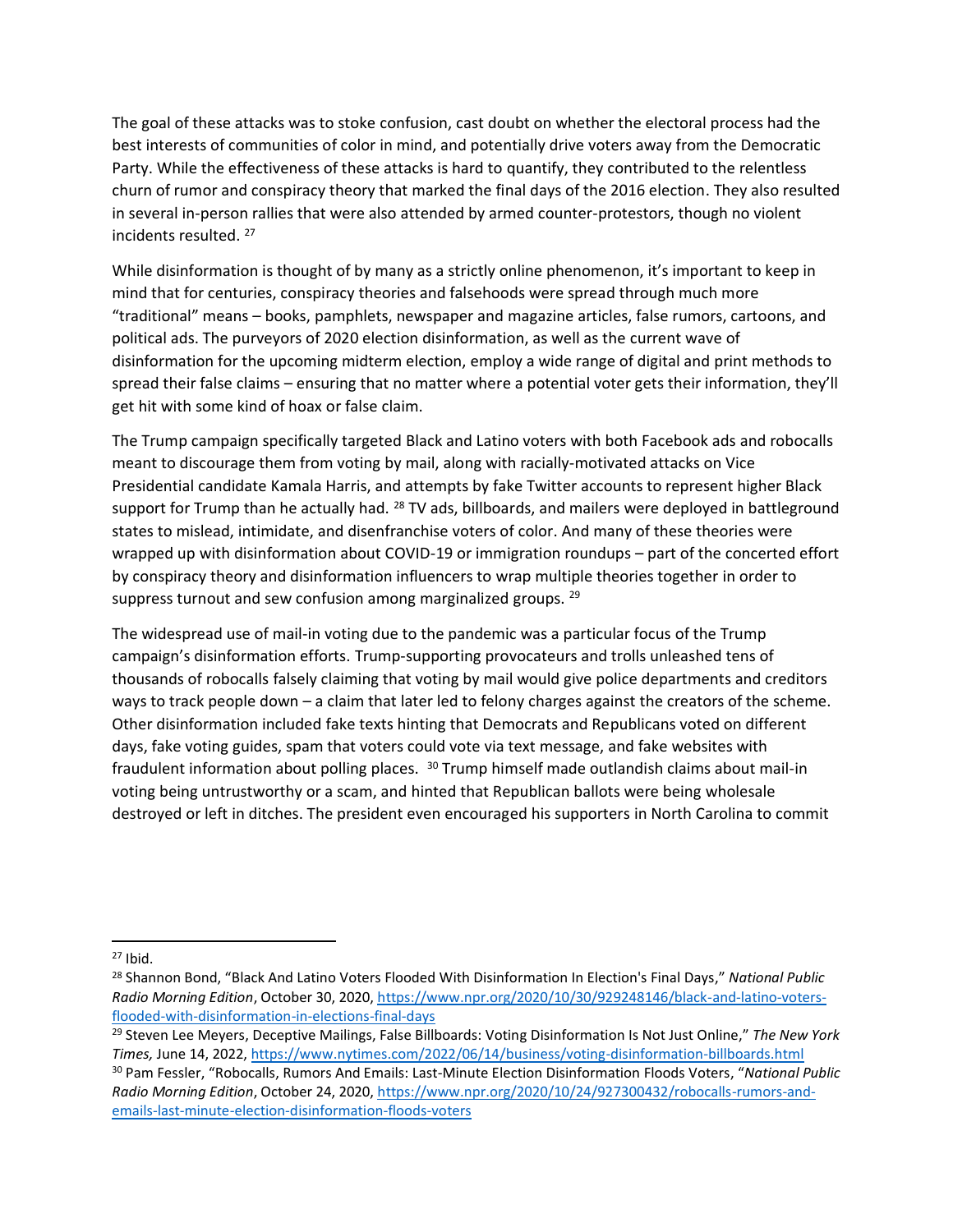fraud and vote twice – one by mail and once in person – to test whether their mail in ballot had been counted. <sup>31</sup>

2020 disinformation was especially targeted at Spanish speaking communities in Texas, Florida, and Arizona – much of it explicitly racist in nature. Republican-leaning voters in Florida's Cuban expatriate community were hammered with messages that Joe Biden was Marxist socialist, Spanish language newspapers were stuffed with inserts claiming that Biden would unleash a "dictatorship led by Jews and Blacks," and Spanish billboards sprung up in Texas claiming that voting by mail was actually illegal. Latino voters were also falsely told that immigration authorities would be patrolling voting centers, and given false deadlines to turn in mail-in ballots. These disinformation attacks came over the radio, via social media, in newspapers, and were spread by closely-knit family groups, often without malice, because people genuinely believed them. <sup>32</sup>

As with disinformation attacks during the 2016 election, it's hard to tell what effect the targeting of communities of color with disinformation had on voter turnout. It may have had little effect overall, as turnout was up among all racial and ethnic groups across the board, and both Republicans and Democrats saw a surge in new voters. <sup>33</sup> But what's clear is that the relentless attacks on mail-in voting and electronic voting machines as unsafe and inherently fraudulent have had multiple, more long-lasting effect on American elections. One, as previously stated, is the emergence of "the big lie" as a powerful force in politics and commerce, one that's had much more impact than any mailer or billboard telling people that voting by mail was illegal. But another, just as troubling result of 2020 disinformation is a slew of new restrictions and laws against voting in any other way than in person and on election day, along with a new push to "investigate" future elections, with an eye toward possibly invalidating them.

# **New Voter Suppression Fueled by Disinformation**

Many of the most prominent figures in the industry that's emerged around "the big lie" have promoted the idea that our elections depend on faulty machines and easily exploited laws that allow for massive fraud and dumps of illegal ballots sent in by mail. But the process of mailing ballots in has existed in America in some form since the Civil War. Research has shown that neither party has an advantage from mail-in voting, nor is it inherently more susceptible to fraud.<sup>34</sup> Many states have allowed or even required mail-in voting for decades, without problems or conspiracy theories that the process was rigged or fraudulent. But with the pandemic came a nationwide expansion of mail-in voting, and with that expansion came conspiracy theories that it would be exploited by one party against the other. There is no compelling evidence this is true.

<sup>&</sup>lt;sup>31</sup> Maggie Haberman and Stephanie Saul, "Trump Encourages People in North Carolina to Vote Twice, Which Is Illegal," *The New York Times*, September 2, 2020, [https://www.nytimes.com/2020/09/02/us/politics/trump](https://www.nytimes.com/2020/09/02/us/politics/trump-people-vote-twice.html)[people-vote-twice.html](https://www.nytimes.com/2020/09/02/us/politics/trump-people-vote-twice.html)

<sup>32</sup> Amy Yee, "Latinos the targets of election disinformation – but activists are fighting back," *The Guardian*, October 22, 2020,<https://www.theguardian.com/us-news/2020/oct/22/latinos-targets-election-disinformation>

<sup>&</sup>lt;sup>33</sup> William H. Frey, "Turnout in 2020 election spiked among both Democratic and Republican voting groups, new census data shows," The Brookings Institution," May 5, 2021, [https://www.brookings.edu/research/turnout-in-](https://www.brookings.edu/research/turnout-in-2020-spiked-among-both-democratic-and-republican-voting-groups-new-census-data-shows/)[2020-spiked-among-both-democratic-and-republican-voting-groups-new-census-data-shows/](https://www.brookings.edu/research/turnout-in-2020-spiked-among-both-democratic-and-republican-voting-groups-new-census-data-shows/)

<sup>34</sup> Darrell M. West, "How does vote-by-mail work and does it increase election fraud?," Brookings Institution, June 22, 2020, [https://www.brookings.edu/policy2020/votervital/how-does-vote-by-mail-work-and-does-it-increase](https://www.brookings.edu/policy2020/votervital/how-does-vote-by-mail-work-and-does-it-increase-election-fraud/)[election-fraud/](https://www.brookings.edu/policy2020/votervital/how-does-vote-by-mail-work-and-does-it-increase-election-fraud/)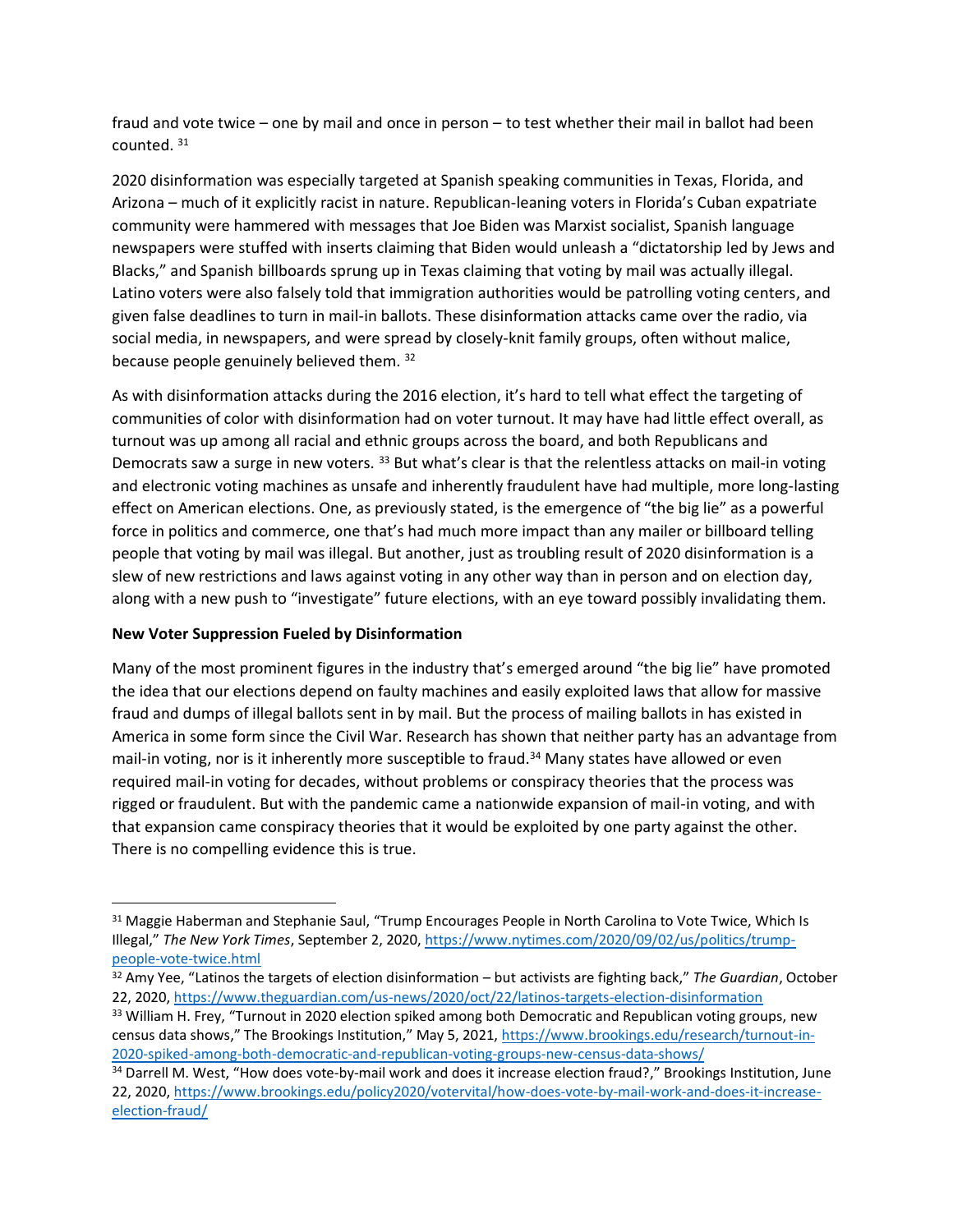Working under the mistaken impression that making it easier to vote makes it easier to steal your vote, legislatures around the country have introduced or sponsored hundreds of bills that would curtail the expansion of voting options, drastically restrict access to mail-in or absentee ballots, reduce early voting, and introduce odious voter ID requirements. These laws are based on the false notion that massive, systemic fraud plagued the 2020 election. All of these restrictions would disproportionately impose burdens on Black and Latino voters, as well as making it more difficult for disabled Americans to vote – and all done as a response to fraud that didn't happen, and abuse of mail-in voting that didn't occur. 35

Of even more concern are the slew of new proposed laws that would expand on the numerous failed efforts to overturn 2020 election, carry out dubious audits, and file lawsuits to attempt to get votes thrown out. Many of these bills would explicitly undermine the electoral process through "citizen audits" with no oversight or standards, randomly drawn "election integrity committees," and harsh legal punishments against election officials who make genuine mistakes with vote tabulation. Many states have also considered creating commissions or agencies tasked with overseeing elections, where members could be appointed by partisan legislators and be given wide latitude on conducting audits or recounts – imperiling legitimate election results in the process. <sup>36</sup>

These laws and restrictions are a solution in search of a problem. Overwhelming evidence shows that only a statistically insignificant number of fraudulent votes are cast in each election, far too few to have any effect. While one could argue that even one fraudulent vote is too many, it is clearly not a problem in need of oppressive restrictions, undue burdens on vulnerable voters, and codified mechanisms to routinely question the integrity of elections.

## **Conclusion**

A problem as wide-ranging and lucrative as election disinformation requires an equally creative solution. Unfortunately, because each believer's journey into disinformation is different, there is no scalable answer to the problem of how to stop false claims and conspiracy theories from influencing voters.

The ingrained nature of human thought patterns means that people will believe things because they want them to be true, and because they align with things they already believe. Election disinformation easily fits in this sphere – if you've been told that a shadowy cabal is manipulating elections to put their preferred candidate in office, and you already believe in the existence of such a cabal, then you'll have no problem believing that they'll do anything to protect their power. What makes election disinformation so insidious is that it plays on the inherent distrust many people have for power structures, giving them even more reasons not to trust what "they" are doing. Too many people already think their vote doesn't matter – election conspiracy theories tell them that not only does it not matter, it won't even be counted. So why bother voting?

Like many other historical conspiracy theories and hoaxes, election-related disinformation is extremely resistant to disconfirmation and fact checking. Many of the most popular theories about the 2020 election, such as "late night ballot dumps" or the supposed vulnerabilities of Dominion Voting Systems

<sup>35</sup> Will Wilder and Stuart Baum, "5 Egregious Voter Suppression Laws from 2021," Brennan Center, January 31, 2022,<https://www.brennancenter.org/our-work/analysis-opinion/5-egregious-voter-suppression-laws-2021> <sup>36</sup> Brennan Center, "Voting Laws Roundup: February 2022", February 9, 2022,

<https://www.brennancenter.org/our-work/research-reports/voting-laws-roundup-february-2022>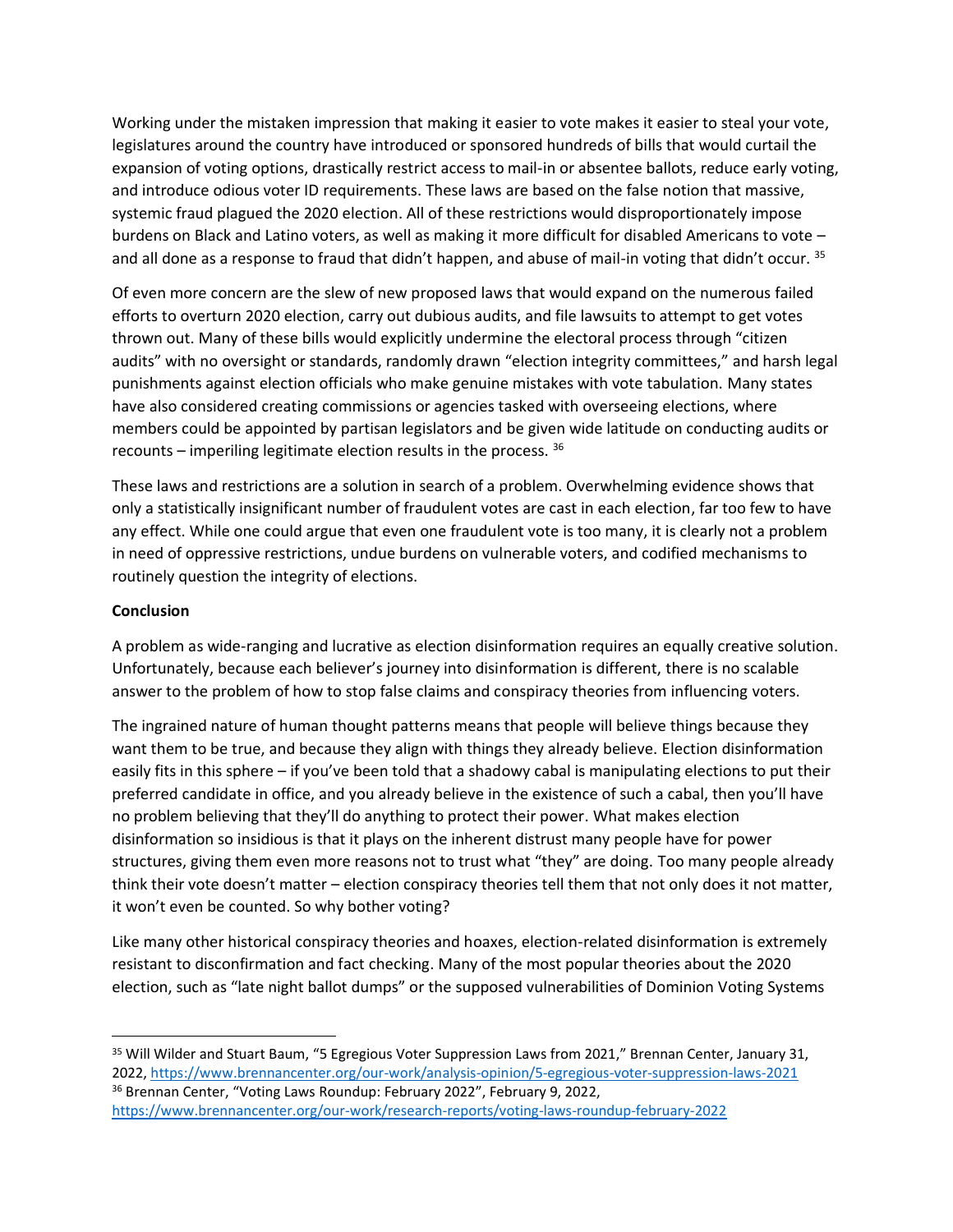machines, have been debunked again and again, by liberal<sup>37</sup>, conservative<sup>38</sup>, and non-partisan sources<sup>39</sup>. Yet they are still believed by millions, with new elements and details being added to them on an ongoing basis. Their core base is remarkably wedded to them, even as no new proof emerges and more Trump officials go on the record saying they knew he lost. Not only are they sticking by their beliefs, they are using them as rallying cries for future election interference and voter suppression. And their promoters continue to cash in on these beliefs, with new books, films, and fundraising drives coming on a weekly basis.

Is there anything, then, that can be done to stop election disinformation? And is there any point to fact checking these claims if the people who believe they're true also believe that fact checkers are in on the conspiracy?

Fact checking matters because without challenging conspiracy theories, they grow and spread to new audiences. And while many Americans believe the 2020 election was stolen, many more do not – and when confronted with new claims that it was, they can rely on well-sourced debunking to reassure them. When a person goes searching for "the truth" about the 2020 election, the first thing they should encounter is something that presents the facts in a dispassionate way, not a conspiracy theory that demands their time and money. We now know that older ideas of ignoring disinformation or "not feeding the trolls" don't work, and only give these theories an unchecked opportunity to grow. If they aren't confronted, there's nothing to tell people they aren't true.

More professionals and academics who study disinformation are embracing the idea of "pre-bunking" to inoculate readers against conspiracy theories before they become popular. Some research has shown that pre-bunking can have an effect, particularly regarding medical misinformation, though its long-term effectiveness isn't known, and it certainly hasn't stopped the flow of COVID-19 conspiracy theories. And because election conspiracy theories emerge and spread so quickly, and through so many different vectors, it's not clear if this kind of inoculation is even possible. 40

Social media crackdowns can also help stop the thread of hoaxes and disinformation, though many major sites have been reluctant to deplatform major conspiracy theory promoters for fear of looking biased against conservatives. Human users can report bots or trolls pushing harmful theories, but the platforms decide whether to remove or retain these posts, and most don't want to be drawn into debates about censorship and "cancelling" conservative posters. Given that it took Facebook and Twitter several years to completely deplatform QAnon and its promoters, it's unlikely that there will be any sort of large scale banning of these theories until long after it would be most effective.

<sup>&</sup>lt;sup>37</sup> Holmes Lybrand and Tara Subramaniam, "'A constitutional amendment and a time machine': Fact-checking calls to decertify the 2020 election," CNN, September 28, 2021, [https://www.cnn.com/2021/09/28/politics/arizona](https://www.cnn.com/2021/09/28/politics/arizona-audit-finchem-decertify-fact-check/index.html)[audit-finchem-decertify-fact-check/index.html](https://www.cnn.com/2021/09/28/politics/arizona-audit-finchem-decertify-fact-check/index.html)

<sup>38</sup> Aaron Blake, "A conservative group debunks Trump's voter-fraud claims (yet again)," *The Washington Post*, December 9, 2021, [https://www.washingtonpost.com/politics/2021/12/09/trumps-voter-fraud-myth-dies](https://www.washingtonpost.com/politics/2021/12/09/trumps-voter-fraud-myth-dies-another-death-conservative-group-debunks-it-again/)[another-death-conservative-group-debunks-it-again/](https://www.washingtonpost.com/politics/2021/12/09/trumps-voter-fraud-myth-dies-another-death-conservative-group-debunks-it-again/)

<sup>&</sup>lt;sup>39</sup> Saranac Hale Spencer, "Nine Election Fraud Claims, None Credible", FactCheck,org, December 11, 2020, <https://www.factcheck.org/2020/12/nine-election-fraud-claims-none-credible/>

<sup>40</sup> Laura Garcia and Tommy Shane, "Prevention, not cure, may be a more effective way to combat misinformation," First Draft News, June 29, 2021, [https://firstdraftnews.org/articles/a-guide-to-prebunking-a-promising-way-to](https://firstdraftnews.org/articles/a-guide-to-prebunking-a-promising-way-to-inoculate-against-misinformation/)[inoculate-against-misinformation/](https://firstdraftnews.org/articles/a-guide-to-prebunking-a-promising-way-to-inoculate-against-misinformation/)